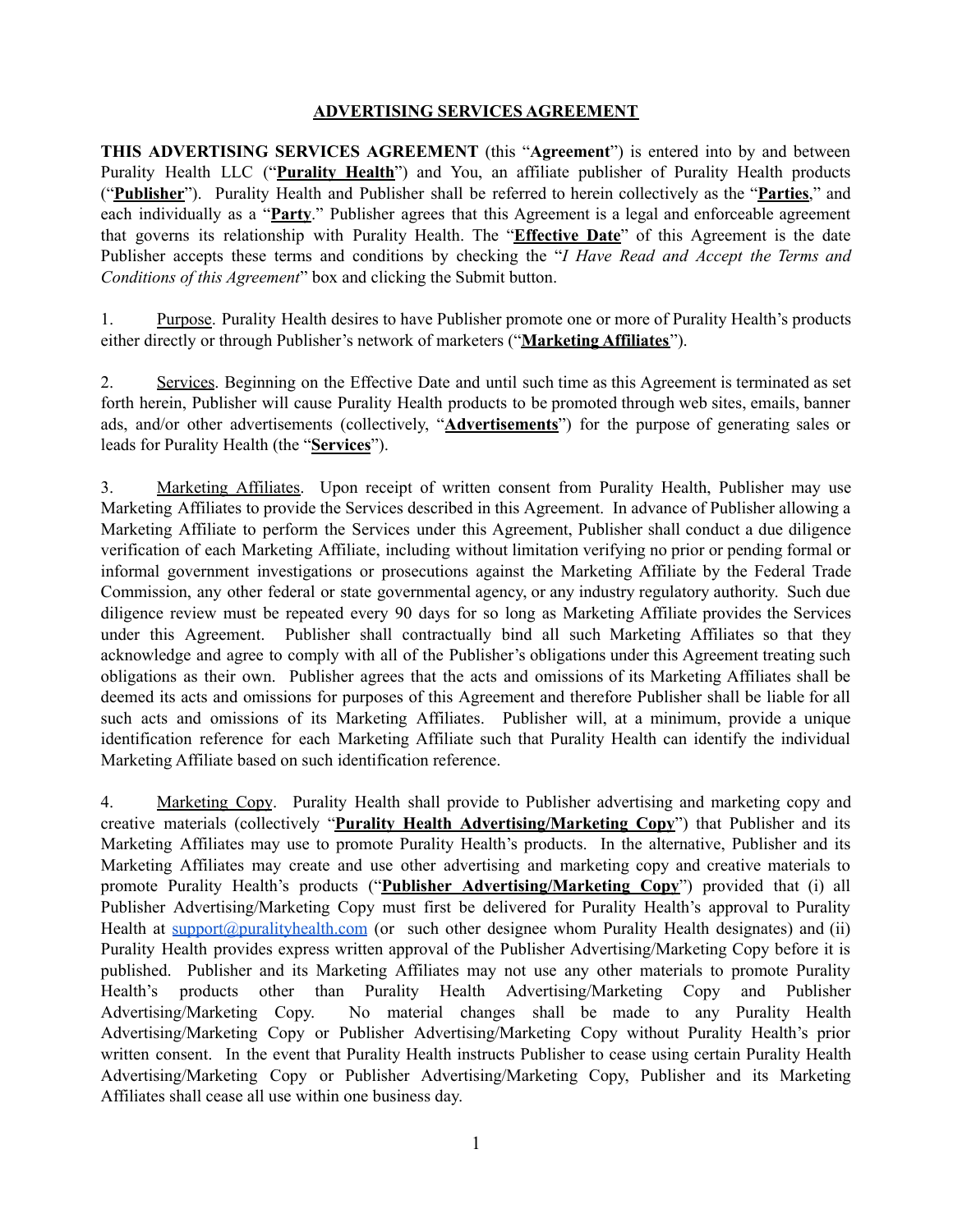5. Advertising Rules. In providing the Services under this Agreement, Publisher and its Marketing Affiliates shall at all times comply with all applicable laws and regulations as well as the Advertising Rules attached as **Appendix A** and incorporated by reference herein (the "**Advertising Rules**").

6. Payment. Subject to the provisions set forth in this Agreement, Purality Health shall pay Publisher an amount equal to the Cost Per Acquisition ("**CPA**") multiplied by the payable action (the "**Payment Amount**") as set and amended from time to time by Purality Health. All payment will be processed and paid by Purality Health. The timing and frequency of processing and payments are as determined and set solely by Purality Health. Under no circumstances shall Purality Health be liable to pay or reimburse Publisher in any way for a payable action that is incomplete or appears to have been generated by fraud, a violation of applicable law, or the Advertising Rules. Further, Purality Health shall not be liable to pay or reimburse Publisher in any way for a payable action where the consumer is not presented with an Advertisement by the Publisher and/or Marketing Affiliate and then affirmatively clicks on the tracking link contained in the same.

7. Recordkeeping. The parties shall maintain thorough and accurate records relating to this Agreement and the information (including without limitation all payable actions, Marketing Affiliates used to promote any Purality Health offer, and consumer data) it receives pursuant to this Agreement. Upon request by Purality Health Publisher shall provide to Purality Health reasonable additional assurance of compliance with this Agreement, which may include evidence of due diligence, copies of emails and advertising materials, copies of all information pertaining to complaints received by Publisher or Marketing Affiliates, evidence of termination of dealings with Marketing Affiliates, and all such other information that Purality Health may request. Publisher agrees that Purality Health or its designee, shall have the right, at its sole cost and expense and without payment of any expenses of Publisher, to audit and/or copy requested records during normal business hours upon written notice at least five (5) business days before the commencement of the audit. If Publisher is using a Marketing Affiliate to promote Purality Health products, Publisher agrees to provide Purality Health, upon request, with access to data that tracks actions, the number of impressions delivered, click-throughs, and related information for each advertisement on a real time basis (i.e., reporting information) organized by identification reference for each Marketing Affiliate. Publisher shall also place tracking code(s) (sometimes known as "**pixels**") on Publisher's site(s) with populated transaction variables, as requested by Purality Health, for network tracking and reporting purposes.

8. Disclosure Obligations. Publisher represents and warrants that it has disclosed, prior to executing this Agreement, the existence of any past federal or state decrees, orders, or consent agreements, and any pending formal or informal government investigations or prosecutions by the Federal Trade Commission, any other federal or state governmental or regulatory body or agency, or any industry regulatory authority. If Publisher or Marketing Affiliate becomes involved or named in any action, investigation, complaint or other proceeding by or before any governmental or regulatory authority, or any private party, Publisher will immediately provide notice to Purality Health of such action, investigation, complaint or other proceeding, in which event Purality Health may terminate this Agreement immediately and without notice to Publisher. If Publisher becomes aware of a breach of this Agreement by Publisher or Marketing Affiliate, Publisher will inform Purality Health within twenty-four (24) hours of the breach, and provide Purality Health with detailed information of the breach and the corrective action taken to resolve the breach, as well as the identification reference, and any other requested information, for the Marketing Affiliate involved in the breach.

9. Proprietary Information. Purality Health hereby grants to Publisher a revocable, non-exclusive, worldwide license to use, reproduce, publish, display, and transmit the name, logos, trademarks, service marks, trade dress, logos, graphics, artwork, text, and proprietary information contained in the Purality Health Advertising/Marketing Copy. Publisher shall have no interest in or right to the Purality Health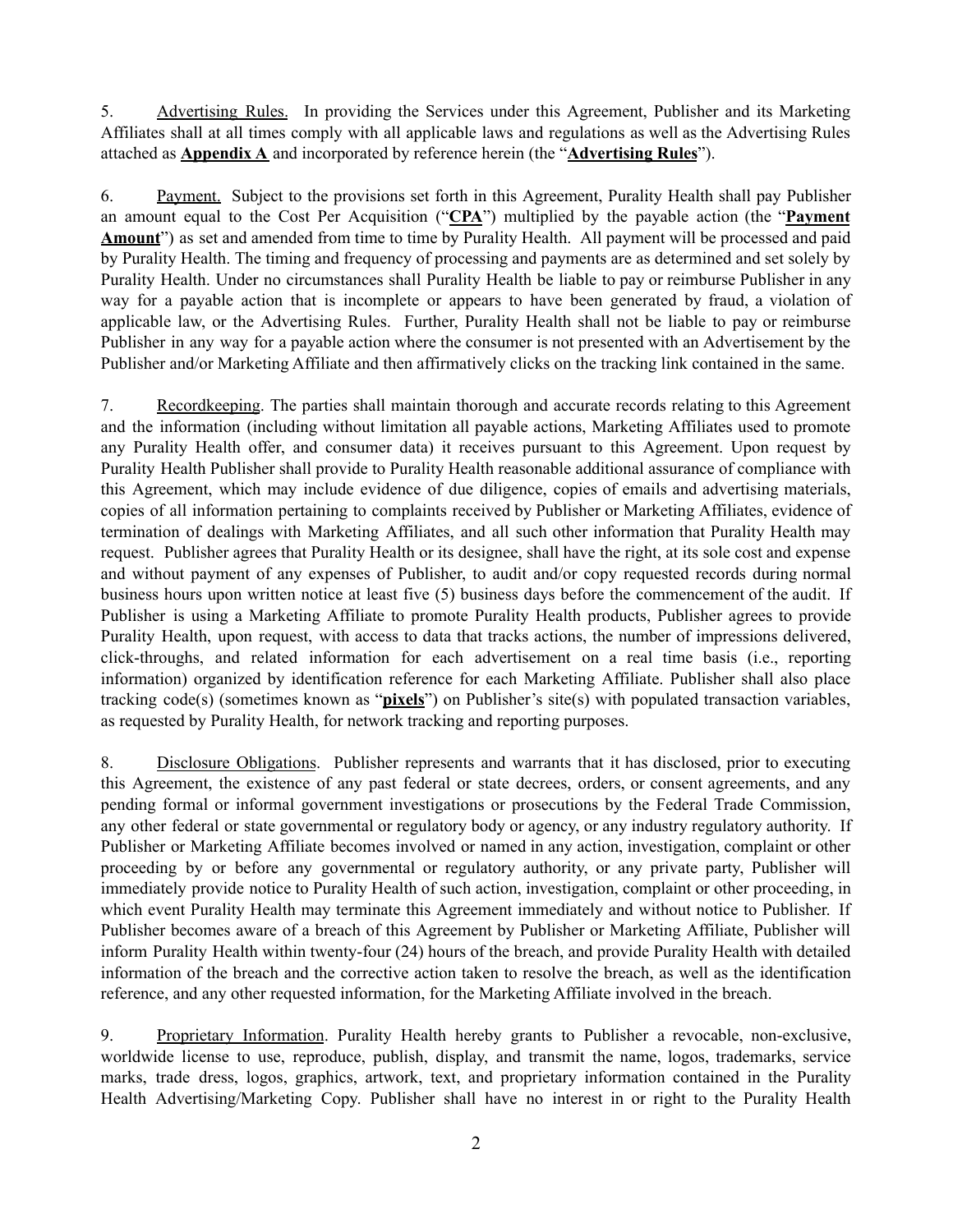Advertising/Marketing Copy except as set forth herein, and Purality Health shall retain all rights to, titles and interest in its Proprietary Information and Purality Health Advertising/Marketing Copy.

10. Consumer Data. Purality Health shall have the immediate and exclusive right to use, exploit, and sell any information about consumers or any other information obtained in connection with traffic driven to Purality Health's website ("**Consumer Data**"). Neither Publisher nor Marketing Affiliates shall have a right to or interest in the Consumer Data other than the right to be paid in accordance with the terms of Agreement. Notwithstanding the foregoing provisions, in addition to the other confidentiality provisions set forth in Section 10, Publisher shall use at least the same level of care to maintain the confidentiality of any Consumer Data in its possession and, except as expressly permitted by Purality Health or otherwise specified in this Agreement, shall not disclose, sell, or otherwise distribute the Consumer Data to any third parties without Purality Health's prior written consent. Publisher shall contractually require its Marketing Affiliates to implement and maintain security procedures consistent with the terms of this Agreement.

### 11. Confidentiality.

- 11.1.During the term of this Agreement, each Party may disclose to the other Party certain information (either oral, written or digital) including, but not limited to, data, research, product plans, products, services, pricing, business and financial information, customer and vendor lists, mailing lists, marketing plans, opportunities, trade secrets, markets, software, developments, inventions, processes, designs, drawings, engineering, technical data, know-how, hardware configuration information, marketing or financial data (collectively, "**Confidential Information**"). Confidential Information shall also include the terms of this Agreement. For purposes of this Agreement, the Party disclosing the Confidential Information shall be referred to as the "**Disclosing Party**" and the Party receiving the Confidential Information shall be the "**Recipient**." Recipient agrees to use at least the same degree of care, but not less than reasonable care, to prevent disclosure of Confidential Information to third parties as Recipient would use to protect its own Confidential Information. Recipient shall not disclose to any third party, nor permit any other person or entity access to the Disclosing Party's Confidential Information, except as required by an employee, agent, officer, director, partner, or representative of such Party in order to perform the obligations or exercise rights under this Agreement. Each Party shall ensure that its employees, agents, officers, directors, partners, or representatives are advised of the confidential nature of the Confidential Information and are precluded by contract or other legal obligation from taking any action prohibited under this Section 10. A Party shall immediately notify the other Party in writing of all circumstances surrounding any possession, use, or knowledge of Confidential Information by any person or entity other than those authorized by this Agreement.
- 11.2.The term "**Confidential Information**" shall not include any information which: (a) at the time of the disclosure or thereafter is or becomes generally available to the public other than as a result of its disclosure by the Recipient in violation of this Agreement, (b) was or becomes available to the Recipient on a non-confidential basis from a source other than the Disclosing Party, (c) is independently developed by the Recipient or its representatives without the use of any Confidential Information, or (d) was in the possession of the Recipient prior to being disclosed to the Recipient by the Disclosing Party.
- 11.3.Each Party agrees that Confidential Information shall be used for the sole purpose of performing its obligations or exercising its rights under this Agreement.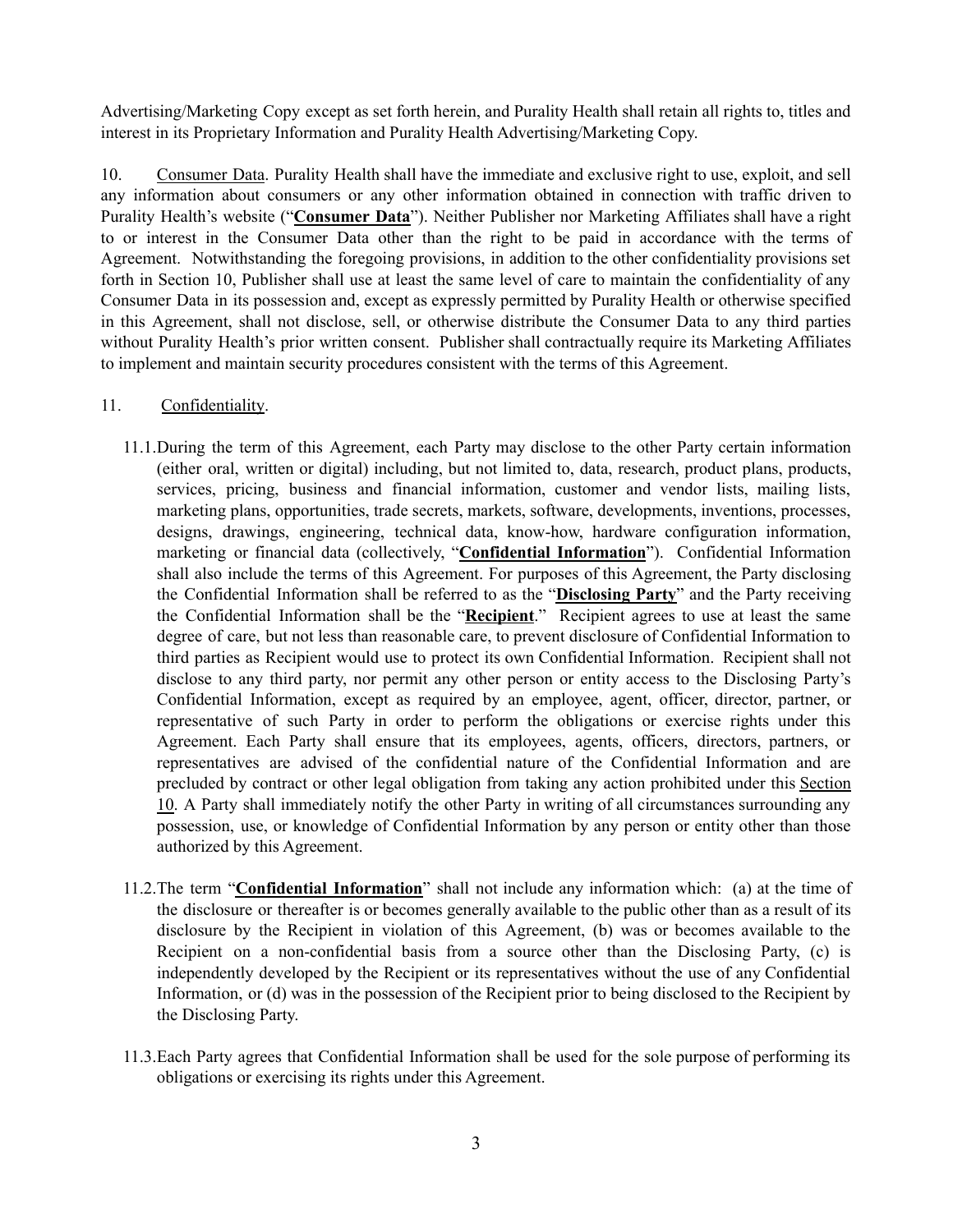- 11.4.Upon termination of this Agreement, Recipient shall, upon the request of the Disclosing Party, return or destroy all Confidential Information of the Disclosing Party. Notwithstanding the foregoing, the Recipient may retain one (1) copy of all Confidential Information for legal and compliance purposes provided it maintains such copy in accordance with this Agreement and ceases using such data for business purposes. In the case of destruction, the Recipient shall certify in writing such destruction to the Disclosing Party within ten (10) days following written request for such certification.
- 11.5.Recipient may disclose the Disclosing Party's Confidential Information upon the order of any competent court or government agency or as necessary in any legal proceeding. Prior to any such disclosure the Recipient shall, to the extent that doing so would not prejudice the Recipient or subject the Recipient to a fine or penalty, inform the Disclosing Party.
- 11.6.Each Party agrees that its obligations in this Section 10 are necessary and reasonable in order to protect the Disclosing Party and its business, and each Party agrees that the remedy of damages would be inadequate to compensate the Disclosing Party for any breach by the Recipient of its obligations set out under this Section 10. Accordingly, each Party agrees that, in addition to any other remedies that may be available, the Disclosing Party shall be entitled to seek injunctive relief against the threatened breach of this Agreement or the continuation of any such breach by the Recipient, without limiting any other rights and remedies to which the Disclosing Party may be entitled to at law, in equity or under this Agreement.

12. Indemnification. Each Party agrees to indemnify, defend and hold harmless the other Party and its representatives from and against any and all actions, claims, demands, proceedings, liabilities, damages, judgments, settlements, fines, penalties, costs, and expenses, including attorneys' fees and related costs, that: (a) arise from the act(s) or omission(s) of the indemnifying party; or (b) arise from or are related to a breach or non-compliance by the indemnifying party of this Agreement. Publisher agrees that, for the purposes of this Agreement, the acts and omissions of Marketing Affiliates shall be deemed Publisher's acts and omissions regardless of whether such Marketing Affiliates bound themselves to this Agreement or any other agreement.

13. Remedies. If Purality Health learns that Publisher or its Marketing Affiliate may not be in compliance with the terms of this Agreement, Purality Health's rights include without limitation the right to (a) immediately terminate this Agreement without additional liability, (b) refuse to pay for any payable actions attributable to the Publisher's and/or its Marketing Affiliate's non-compliance, (c) require Publisher to terminate a specific Marketing Affiliate, and/or (d) collect money damages and obtain other legal remedies against Publisher or the Marketing Affiliate for the injury resulting to Purality Health from the non-compliance, with rights of set-off and reimbursement of Purality Health's attorneys' fees and other legal costs related to the non-compliance. Upon termination of a Marketing Affiliate by Purality Health, Publisher may not assign a new identification reference to the terminated Marketing Affiliate or take any other means to circumvent Purality Health's termination of the Marketing Affiliate.

14. LIMITED LIABILITY. PURALITY HEALTH HEREBY DISCLAIMS ALL WARRANTIES, EXPRESS OR IMPLIED, INCLUDING WITHOUT LIMITATION ANY IMPLIED WARRANTIES OF TITLE, NONINFRINGEMENT, MERCHANTABILITY, FITNESS FOR A PARTICULAR PURPOSE, OR ARISING OUT OF ANY COURSE OF DEALING. IN NO EVENT SHALL PURALITY HEALTH OR ITS REPRESENTATIVES BE LIABLE FOR ANY CONSEQUENTIAL, INCIDENTAL, INDIRECT, PUNITIVE, EXEMPLARY OR SPECIAL DAMAGES, EVEN IF IT HAS BEEN ADVISED OF THE POSSIBILITY OF SUCH DAMAGES, WHETHER IN TORT, CONTRACT OR OTHER THEORY. IN NO EVENT SHALL THE AGGREGATE LIABILITY BY PURALITY HEALTH OR ITS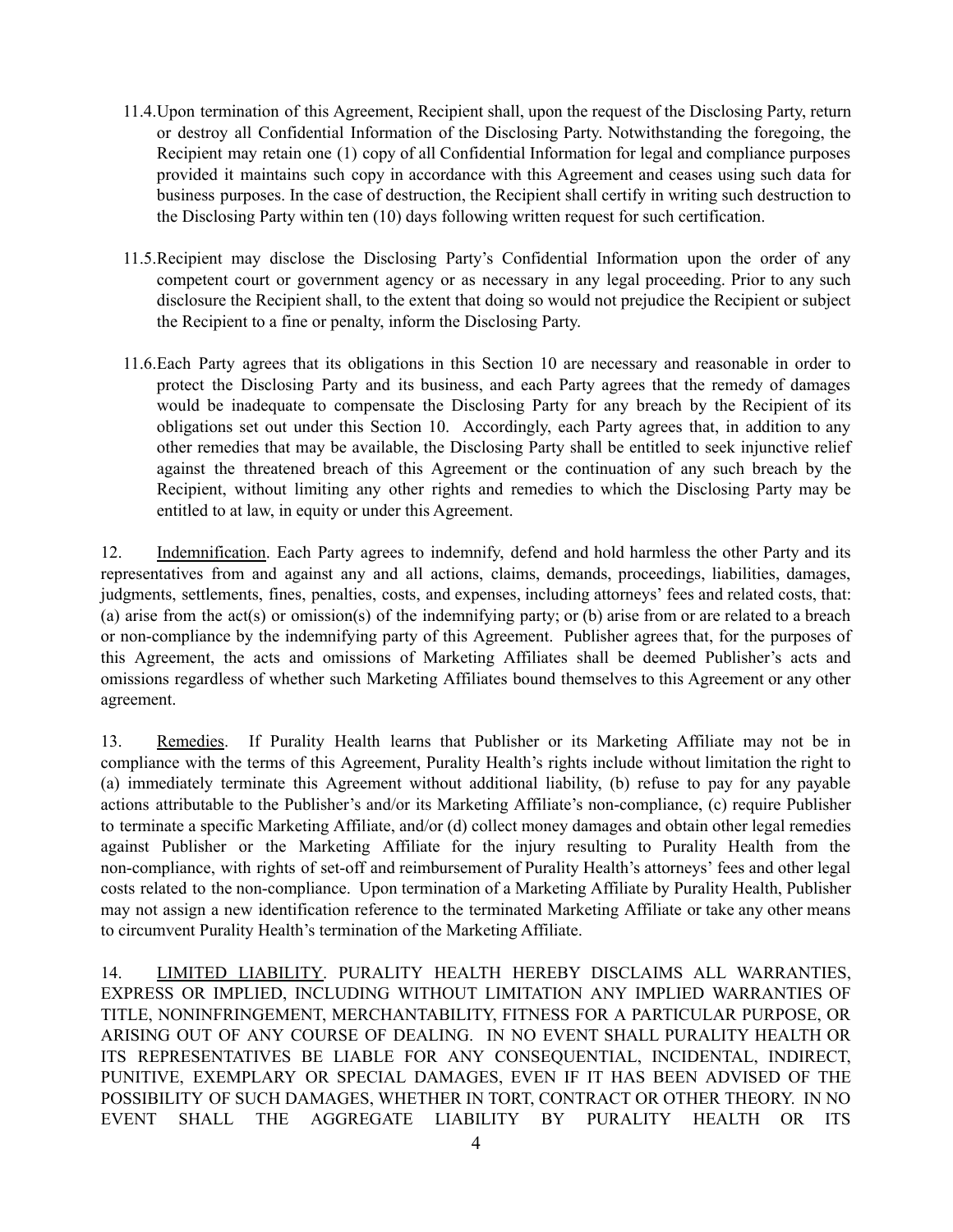REPRESENTATIVES TO PUBLISHER OR ANY OTHER PARTY UNDER THIS AGREEMENT EXCEED \$50,000.

15. Choice of Law, Venue, and Attorney's Fees. This Agreement shall be governed by and construed in accordance with the laws of Colorado. For any dispute arising under this Agreement, the Parties hereby agree to submit to personal jurisdiction in the state Colorado and agree that the exclusive venue shall be the federal or state courts located in Denver County, Colorado. In the event of any legal proceeding between the Parties, the prevailing party shall be entitled to an award of its reasonable attorney's fees and have remedy in law and/or equity including, but not limited to, appropriate injunctive relief without the necessity of posting a bond or other security or specific performance.

16. Term/Termination. Either Party may terminate this Agreement at any time, with or without cause, upon thirty (30) days written notice. Notwithstanding the foregoing, in the event that Purality Health terminates this Agreement, Sections 7 – 17 shall survive.

17. Miscellaneous. The waiver by either Party of a breach, right or obligation shall not constitute a waiver of any other or subsequent breach, right or obligation. Publisher shall be responsible for all acts and omissions of any and all approved Marketing Affiliates and Marketing Affiliates must comply with all terms and conditions of this Agreement. If any provision of this Agreement is found to be invalid or unenforceable for any reason, the remainder of this Agreement shall remain in full force and effect. This Agreement sets forth the entire agreement between the parties and supersedes all prior proposals, agreements and representations between the parties, whether written or oral, regarding the subject matter herein. Neither Party may assign this Agreement without the prior written consent of the other Party, which shall not be unreasonably withheld. Notwithstanding the foregoing, either Party may assign this Agreement to a successor in interest via merger or other acquisition. This Agreement shall be binding upon and shall benefit the Parties and their respective successors and permitted assigns. The Parties agree that they are independent principals. This Agreement shall not be construed to create any employment relationship, partnership, joint venture, or agency relationship between the Parties or to authorize a Party to enter into any commitment or agreement binding on the other. Except as provided to the contrary herein, those provisions of the Agreement that by their nature and context are intended to survive the termination of this Agreement, shall survive any termination of this Agreement. Unless otherwise specified, the rights and remedies granted to a Party under this Agreement are cumulative and in addition to, not in lieu of, any other rights and remedies which the Party may possess at law or in equity.

### **Appendix A**

### **Advertising Rules**

# **Last Updated: \_\_\_\_\_\_\_\_\_\_\_**

These Advertising Rules apply to any activities by any publisher ("**Publisher**") or any marketing affiliate ("**Marketing Affiliat**e") working under any arrangement with Publisher to cause the products of Purality Health LLC ("**Purality Health**") to be promoted through web sites, emails, banner ads, and/or other advertisements (collectively, "**Advertisements**").

1. General Compliance. Publisher and Marketing Affiliate shall publish or otherwise distribute the Advertisements in strict compliance with all applicable laws and regulations, including without limitation all guidelines issued by the Federal Trade Commission.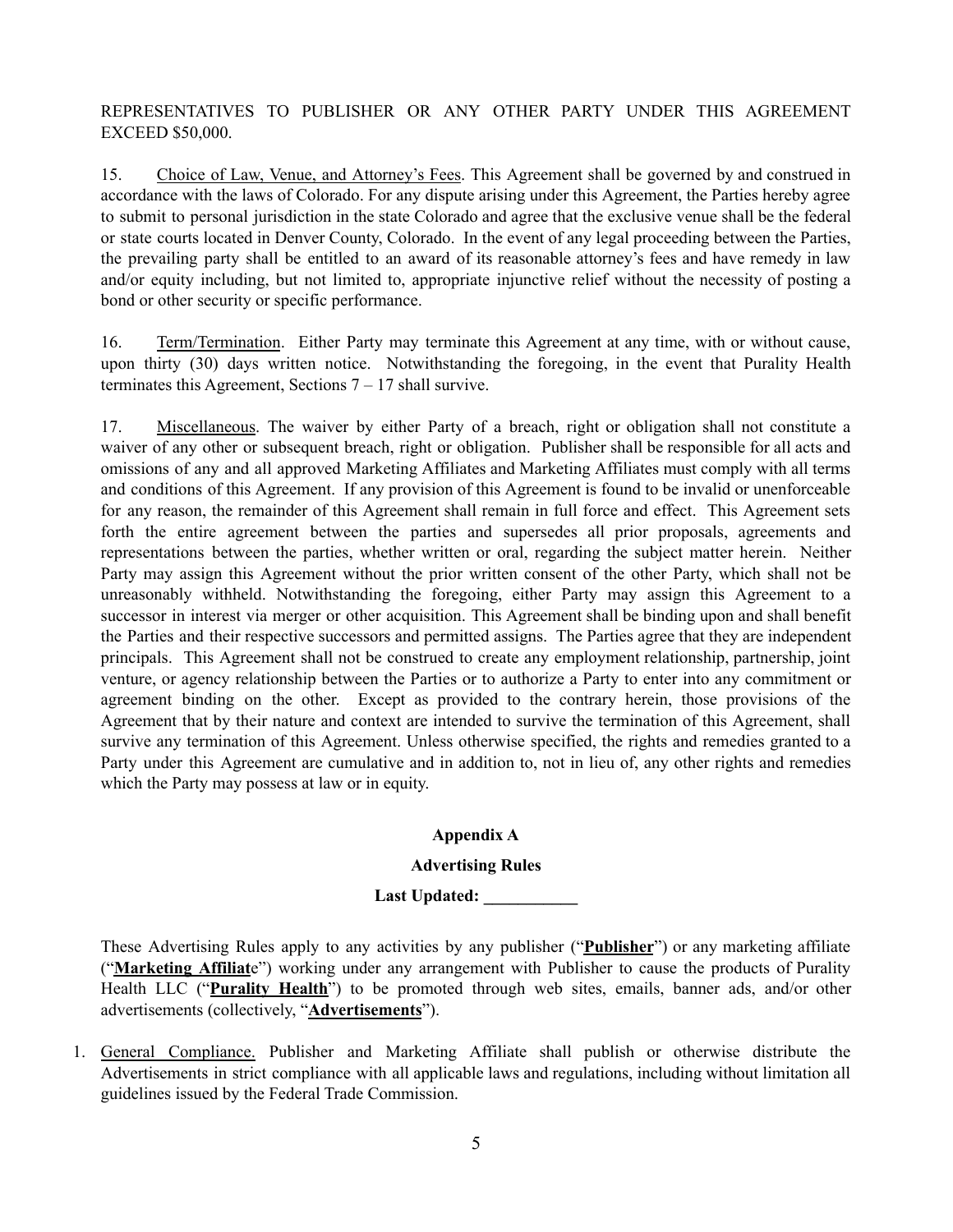- 2. Telemarketing, Faxing, and Text Messages. Publisher and Marketing Affiliate are prohibited from publishing or otherwise distributing Advertisements by telemarketing, fax, or text messaging in any form to any device.
- 3. Intellectual Property. Publisher and Marketing Affiliate shall not use any trademark, service mark, trade name, trade dress, logo, copyright, or other intellectual property of Purality Health (including the names of branded products) except with the written permission of Purality Health. Further, Publisher and Marketing Affiliate shall not promote or provide services to any other business or person that uses any trademark, service mark, trade name, trade dress, logo, copyright, or other intellectual property of Purality Health (including the names of branded products) except with the written permission of Purality Health. Except to the extent that a third-party has given written permission, Publisher and Marketing Affiliate shall not use any trademark, service mark, trade name, trade dress, logo, copyright, or other intellectual property of any third-party.
- 4. Claims. Publisher and Marketing Affiliate agree to not misrepresent Purality Health or its products. Publisher and Marketing Affiliate shall not make any claim about the features, attributes, characteristics, efficacy, actual or anticipated results, or other qualities of any of Purality Health's products (collectively, "**Claims**") unless Purality Health has provided such Claims to Publisher and Marketing Affiliate specifically for use in Advertisements. Publisher and Marketing Affiliate shall defend, indemnify and hold Purality Health harmless, and assume full and sole responsibility, for Claims used in any Advertisement that Purality Health did not provide and/or approve for Publisher's or Marketing Affiliate's use.
- 5. No Alteration of Advertisements. Publisher and Marketing Affiliate agree not to alter, modify or otherwise change any Advertisements or other content provided or previously approved by Purality Health without the prior written approval of Purality Health.
- 6. Restrictions. No Advertisements published or otherwise distributed by Publisher or Marketing Affiliate shall:
	- (a) contain content that is: an invasion of privacy, degrading, libelous, unlawful, deceptive, profane, obscene, pornographic, tends to ridicule or embarrass, or is in bad taste, at the sole discretion of Purality Health;
	- (b) spawn malicious, false, or deceptive pop-ups or exit pop-ups;
	- (c) generate Leads that are not initiated by the affirmative acts of a consumer (i.e. the consumer clicking on the Advertisement);
	- (d) promote any illegal activity including, without limitation, gambling, illegal substances, software piracy, or hacking;
	- (e) spoof, or redirect, traffic to or from any adult-oriented web sites or other web sites not specifically designated by Purality Health as a landing page.
- 7. No Incentivized Lead Generation. Publisher and Marketing Affiliate shall not use incentives, points, rewards, cash, or prizes to consumers in return for their response to an Advertisement.
- 8. Search Engine Optimization. If Publisher or Marketing Affiliate distributes Advertisements by using search engine optimization techniques, including without limitation search engine text ads, Publisher or Marketing Affiliate shall not:
	- (a) Use for any purpose Google Search Advertising (AdWords).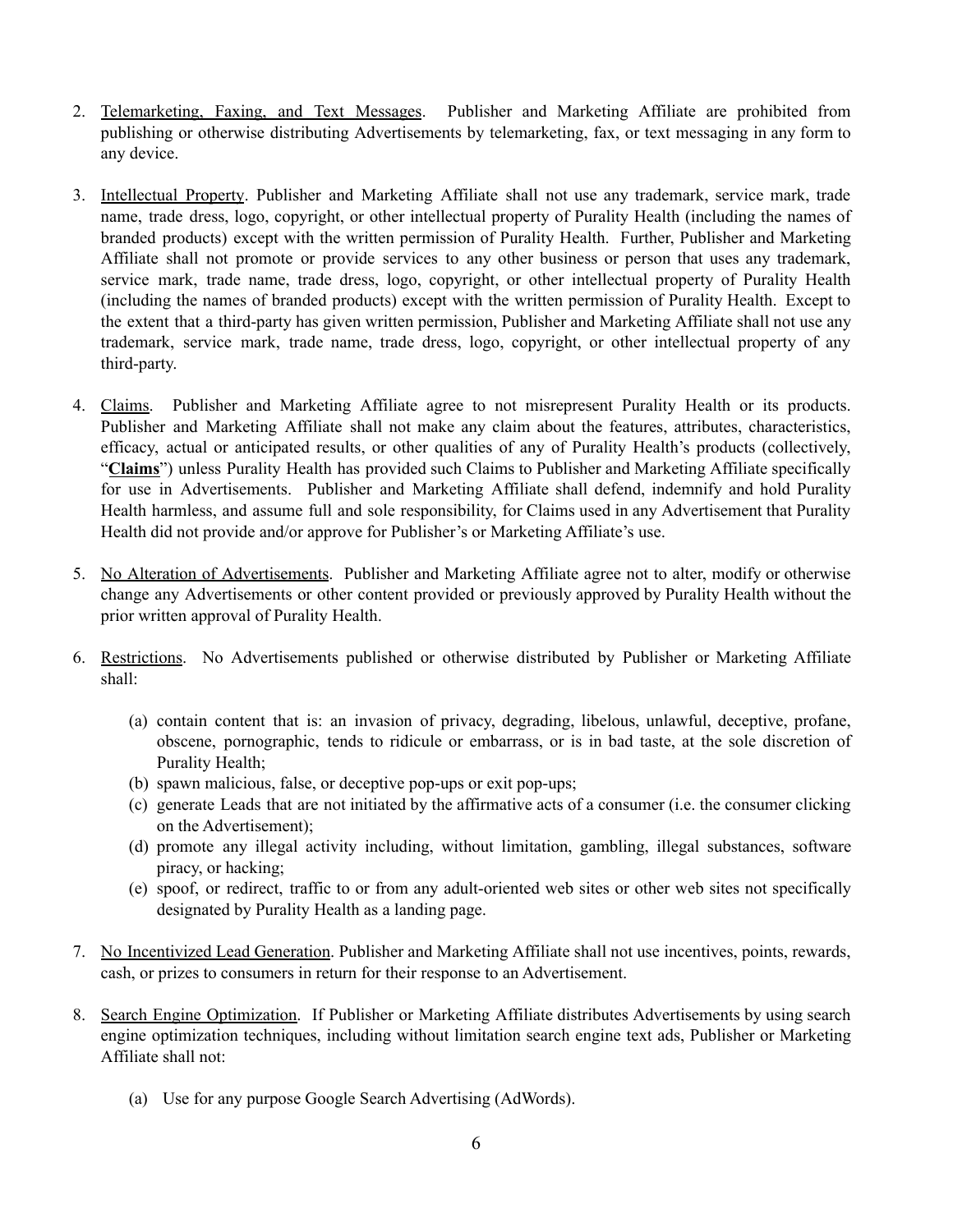- (b) Use any technique that generates organic or paid search results based on any Marks of Purality Health or any brand name of Purality Health.
- (c) Use any technique that generates organic or paid search results based on the Marks of any competitor of Purality Health or any brand name of any competitor of Purality Health, or any other third party.
- (d) Display search results under any "negative keywords" provided by Purality Health.
- (e) Directly link any search results to a web site hosted and/or operated by Purality Health.
- (f) Engage in the practices known as "double serving " and "cloaking" where a marketer uses its own jump page to then link into Purality Health's web page via pre-pop functionality.
- (g) Use any advertising method or engage in any activity that is prohibited by or violates the then-current applicable rules of the search engine provider.
- 9. Email Content Requirements. When using email as a promotional method, Publisher and its Marketing Affiliates shall ensure that:
	- (a) Emails comply with all applicable statutes, including CAN-SPAM (15 U.S.C. § 7701) and all state anti-spam laws such as California Business & Professions Code § 17529.
	- (b) Emails use only creatives, from lines and subject lines provided by Purality Health or approved by Purality Health in writing. Publishers are prohibited from removing or altering subject and from lines provided by Advertiser or approved by Advertiser in writing.
	- (c) Emails have accurate email header information (including source, destination, date and time, and routing information) and accurate, non-misleading subject lines and from lines.
	- (d) Emails include an originating email domain name that is openly and accurately registered to the person or entity who transmitted the message. The use of an originating email domain name that is privately registered, or registered with information this is false, fails to identify the person or entity who transmitted the email message or fails to provide accurate contact information for the person or entity who transmitted the email message, is prohibited. Publisher must not use email accounts or domain names that use information that falsifies the identity of the registrant.
	- (e) Emails not have false or misleading subject line that attempts to disguise or conceal the content of the email, or Publisher as the sender of the email.
	- (f) Emails include a clear and conspicuous identification that the message is an advertisement or solicitation. Such an identification shall state "**This is an advertisement"** per subsection (g) below.
	- (g) Emails include (i) clear and conspicuous notice of the recipient's right to opt-out of receiving future emails from Purality Health; and, (ii) a functioning return email address or other Internet-based mechanism that a recipient may use to make such an "opt-out" request. Such a notice shall state:

**This is an advertisement. If you would prefer not to receive future marketing messages from us, click here or write to [Company Name], [Street Address], [City], [State] [Zip Code].**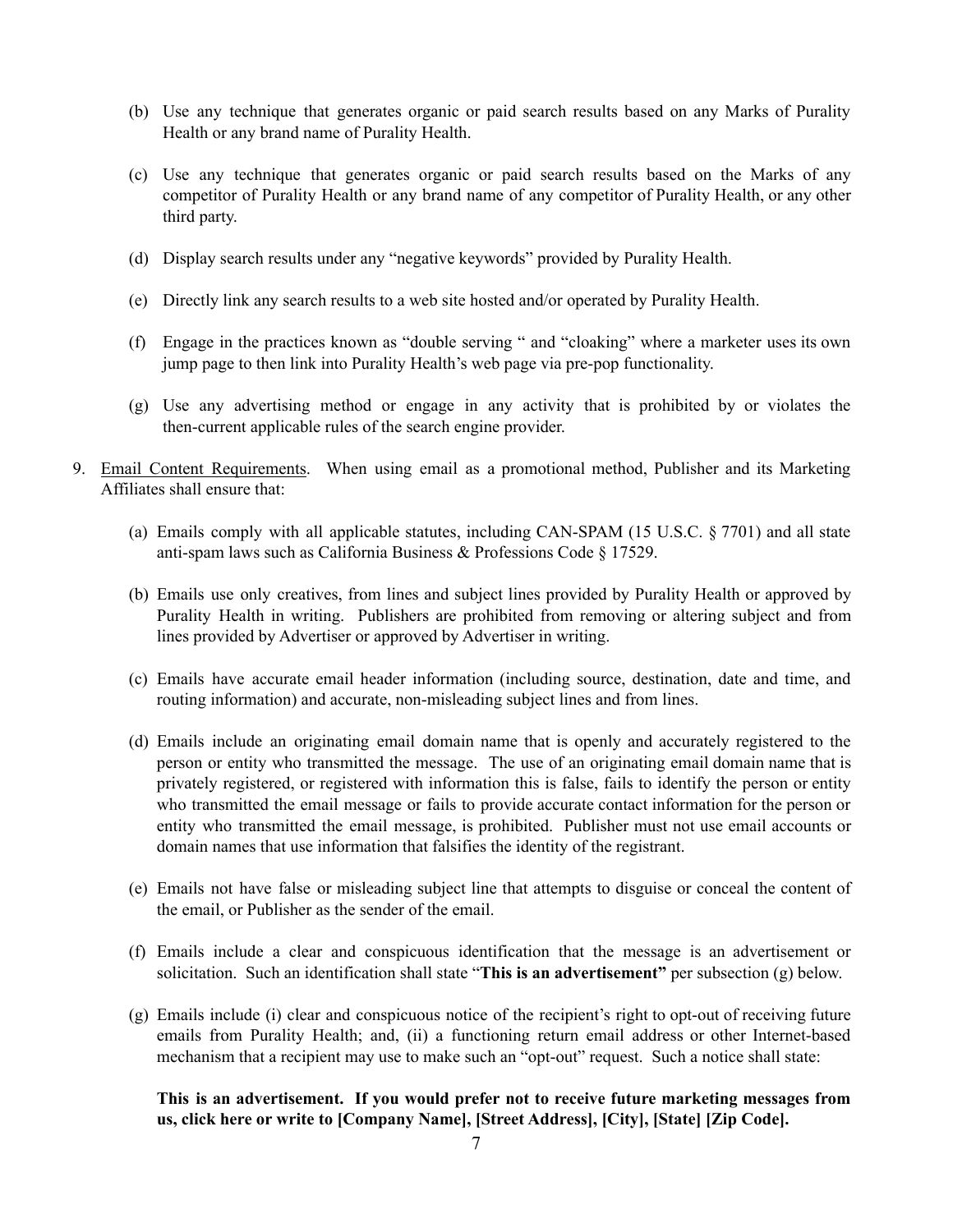Acceptable methods include (i) having an unsubscribe link in each email delivered which is unique to the recipient, (ii) having a link to a non-password protected website where the individual can 'opt-out' from receiving further email solicitations from Publisher, or (iii) allowing the recipient to respond to a functioning return electronic email address with a message that is either blank or has 'Unsubscribe' in the subject line. In every case, the unsubscribe process must be both easy to use and effective. The opt out mechanism must remain active for at least thirty (30) days from the date of the email.

- (h) Emails include a valid physical postal address of the advertiser or sender.
- (i) Emails include no gibberish language, including any foreign languages or symbols.
- 10. Email Suppression and Monitoring Requirements. When using email as a promotional method, Publisher shall take the following action to facilitate suppression and monitoring::
	- (a) All unsubscribe requests must be honored within ten (10) days from receipt of request, and Publisher shall maintain electronic or tangible records confirming the removal of such emails from Publisher's lists for verification by Purality Health.
	- (b) Within one (1) day of a consumer's opt-out request, Publisher shall provide the unsubscribe request to Purality Health.
	- (c) Publisher must remove from any email transmission list any email address associated with any person who previously requested not to receive email solicitations from or on behalf of Purality Health ("**Suppression List**").
	- (d) Publisher is responsible for any sending of email messages as well as proper usage of the Suppression List.
	- (e) Publisher must not sell, lease, exchange or otherwise transfer or release any opt-out email address on the Suppression List or as otherwise collected by Publisher or Purality Health, except as required by law.
	- (f) Publisher must provide reasonable assistance to enable Purality Health to monitor email messages to ensure compliance with the Advertising Rules.
	- (g) Publisher must monitor the activity of Marketing Affiliates and any other person sending email to ensure compliance with the Advertising Rules.
	- (h) Publisher must not send email messages to email addresses that have been improperly obtained, including addresses harvested from the Internet without consent and randomly generated addresses.
	- (i) Publisher must not send email messages from accounts obtained using scripts or other automated means of registering for multiple email accounts.
	- (j) Publisher shall not send emails for the purpose of harvesting the email addresses in order to send future unsolicited emails.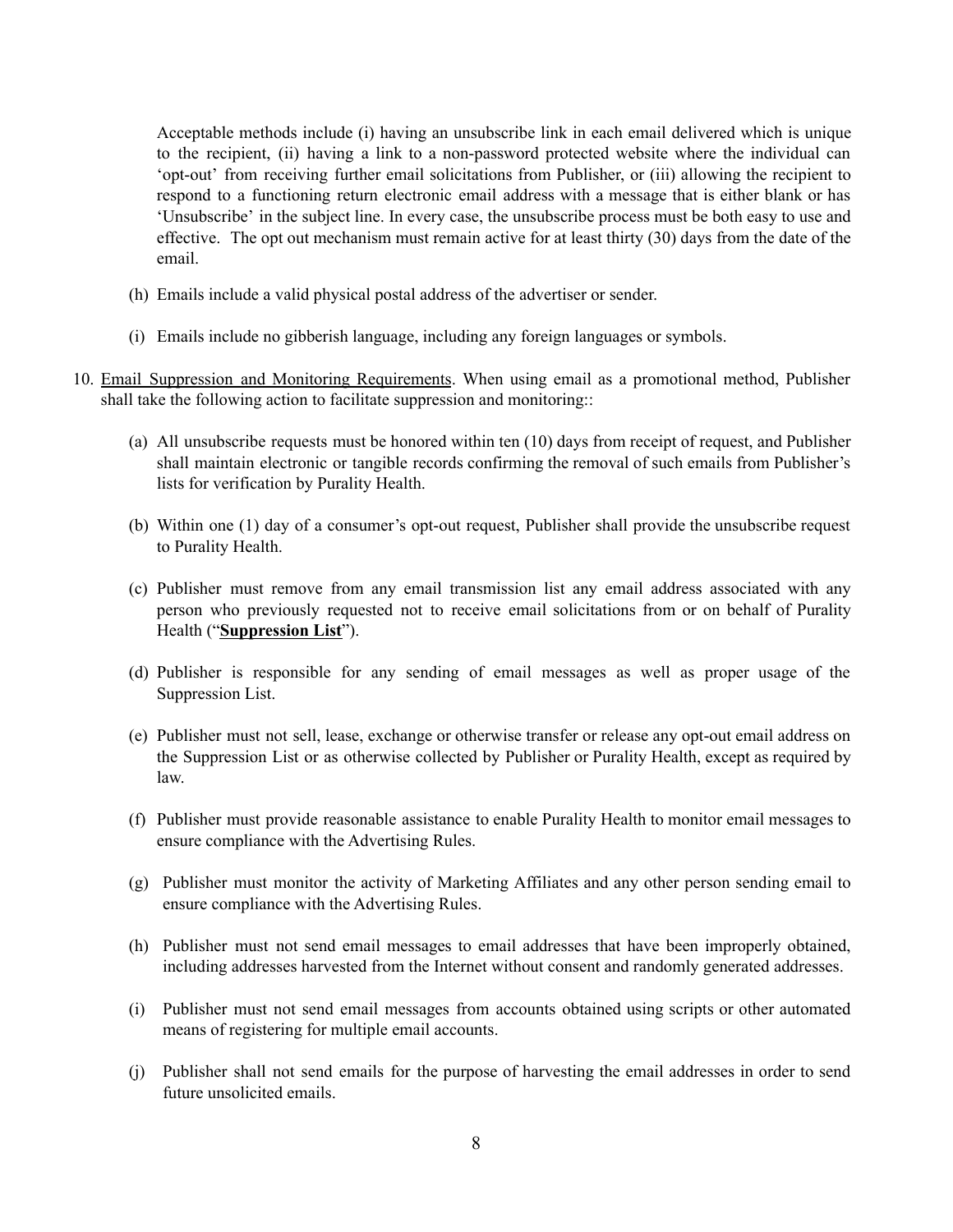- (k) Upon request from Purality Health (which may be by phone or email), Publisher shall immediately stop sending any emails that contain a particular advertisement or advertising material, or that pertain to a particular campaign or offer.
- (l) Prior to any emailing, Publisher must scrub against Publisher and Purality Health's suppression files, and thereafter Publisher must scrub against Publisher and Purality Health's suppression files at least every seven (7) days.
- 11. Endorsements and Testimonials. Publisher and Marketing Affiliates are prohibited from using an Endorsement or Testimonial, unless Purality Health has received, reviewed and provided express, prior written consent to such advertising. "**Endorsement**" or "**Testimonial**" (collectively "**Testimonial**") means any advertising message (including but not limited to consumer testimonials, celebrity or expert endorsements, blogs, verbal statements, demonstrations, or depictions of the name, signature, likeness or other identifying personal characteristics of an individual or the name, logo or seal of an organization) that consumers are likely to believe reflects the opinions, beliefs, findings, or experience of a party other than Purality Health. This restriction includes the following:
	- (a) Publisher and Marketing Affiliate shall not use any Testimonial unless such Testimonial complies with the Federal Trade Commission's Revised Endorsements and Testimonials Guides (16 CFR Part 255 of the Code of Federal Regulations).
	- (b) Consistent with this, the Endorser may not use false Testimonials, and all Testimonials must reflect the honest opinions, findings, beliefs and/or experience of the Endorser, and shall not convey an express or implied representation that would be deceptive if made directly by Purality Health.
	- (c) Further, no Testimonial may contain representations for which the Publisher or Marketing Affiliate does not have substantiation or that would be considered deceptive.
	- (d) If the Testimonial represents that the Endorser uses Purality Health's product or service, the Endorser must have been a bona fide user of it at the time the Testimonial was given, and Publisher or Marketing Affiliate may use the testimonial only as long as the Publisher or Marketing Affiliate has good reason to believe that the Endorser continues to subscribe to the views presented.
	- (e) The advertisement must include a clear and conspicuous disclosure of any material connection between the Publisher or Marketing Affiliate disseminating the advertisement and Purality Health. Examples of "**material connections**" that must be disclosed include, but are not limited to: (i) compensation or consideration (benefits or incentives such as money, loaner products, review items, rewards, points, prizes, free or discounted items or services, promotional items or services, in-kind gifts, samples, coupons, or special access privileges) provided by Purality Health to Publisher or Marketing Affiliate, or (ii) a relationship between Purality Health and the Publisher or Marketing Affiliate (such as a present or former employment or agency relationship or some other contractual or other relationship that may or may not be anticipated by the reader of the advertisement).
- 12. Fraud. Publisher and its Marketing Affiliates shall not use any deceptive or misleading practice, method or technology including, but not limited to, the use of any adware, malware, device, programs, robots, iframes, hidden frames, redirects, spiders, computer script or other automated, artificial or fraudulent methods designed to appear as if a live consumer viewed an Advertisement and/or thereafter performed a payable action. Publisher and its Marketing Affiliates shall not make use of any stolen credit card or debit card numbers or pre-paid credit or debit cards to perform any payable action or otherwise impersonate any live